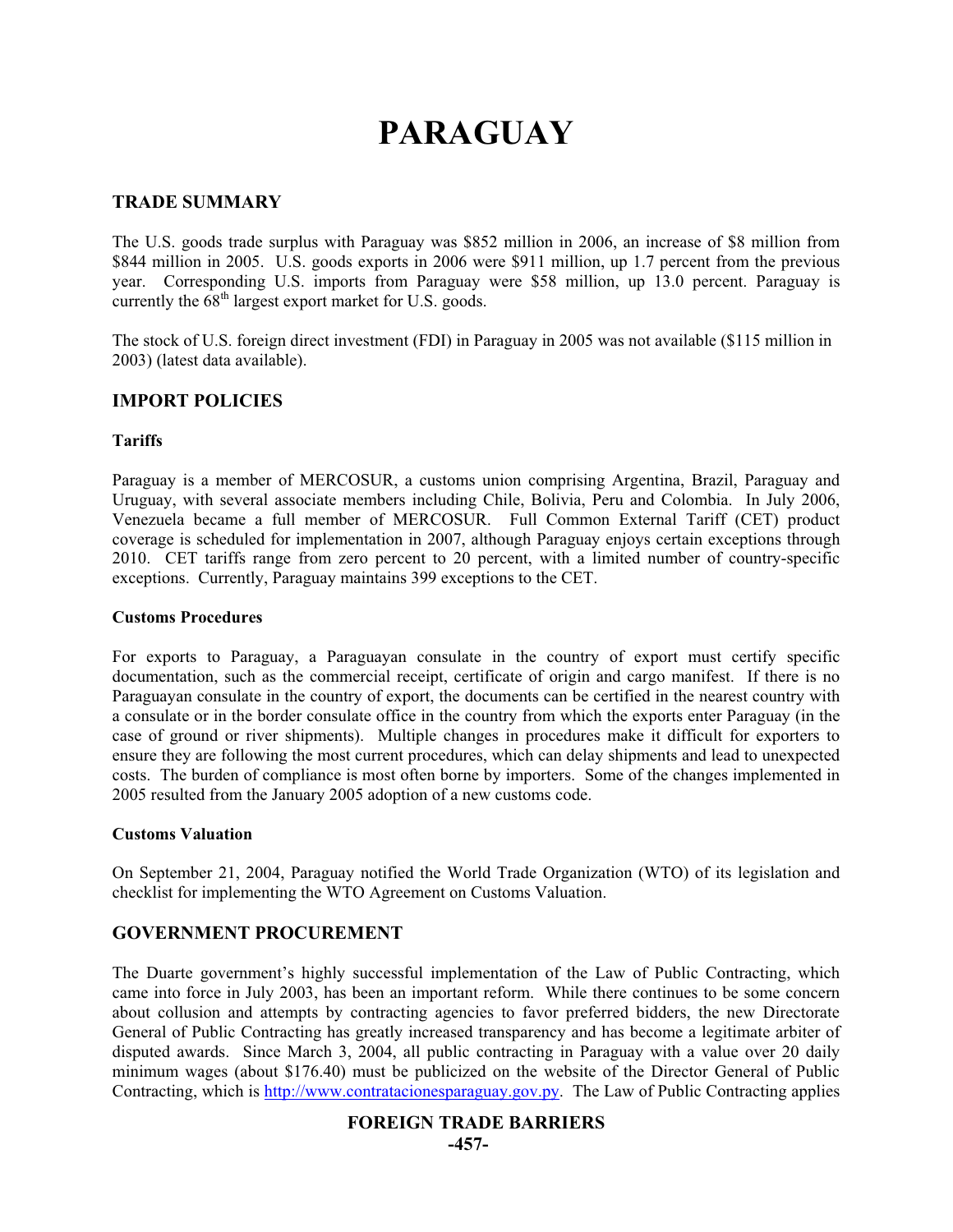to the central government as well as to state and local entities and state-owned enterprises. The contracting office screens tenders to identify and eliminate preferential specifications in an effort to avoid issuing tenders biased in favor of a particular bidder. All tender documents are made available electronically and, once contracts are awarded, information on the winner and the final price is made publicly available on the website. Complaints are channeled through the Directorate rather than submitted directly to the contracting entity. Most of the complaints that have been submitted so far have been adjudicated in favor of bidders. Foreign firms may bid on tenders deemed "international," which accounted for about 60 percent of total tenders in 2004. Foreign firms may also bid on "national" tenders through a local representative. Paraguay is not a member of the WTO Agreement on Government Procurement.

# **INTELLECTUAL PROPERTY RIGHTS (IPR) PROTECTION**

The Duarte Administration has been particularly active and focused in its fight against piracy, counterfeiting and contraband, declaring the fight a national priority. However, serious concerns over the lack of effective border enforcement remain, most notably because Paraguay continues to be a transshipment point for pirated and counterfeit goods to Brazil and other neighboring markets. The International Intellectual Property Association estimated that losses to industry in Paraguay's domestic market due to the piracy of copyrighted material such as movies, music, books, and entertainment and business software, totaled \$137.3 million in 2005.

Paraguay's efforts to improve IPR performance are guided in part by a Memorandum of Understanding (MOU) with the United States, concluded following Paraguay's 1998 designation as a Priority Foreign Country under the Special 301 provisions of the Trade Act of 1974. Implementation of the MOU, which has been revised and extended through 2007, is currently subject to ongoing monitoring under U.S. trade law. The MOU details Paraguayan commitments to implement institutional and legal reforms and to strengthen intellectual property rights enforcement and prosecution. In addition, Paraguay agreed to ensure that its government ministries use only authorized software.

While the Paraguayan government has made important efforts to implement the MOU and has met regularly with U.S. Government officials to review and discuss the progress achieved in addressing IPRrelated concerns, additional progress is needed in order to address significant challenges, particularly in the area of enforcement against this transshipment of pirated and counterfeit goods. The United States will continue to work closely with Paraguay to address remaining IPR-related concerns, particularly with regard to increasing the penalties for IPR infringement as called for in the MOU, strengthening border and other enforcement measures to combat piracy and counterfeiting activities, and providing information and assistance to Paraguay with its MOU obligations concerning geographical indications. The United States is also concerned about the protection of undisclosed pharmaceutical test data submitted for the drug marketing approval process.

# **OTHER BARRIERS**

Law 194/93 establishes the legal framework governing relationships between foreign companies and their Paraguayan representatives. Modeled after Puerto Rico's Dealers Act, this law requires that foreign companies prove just cause in a Paraguayan court to terminate, modify or fail to renew contracts with Paraguayan distributors. Severe penalties and high fines may result if the court determines that the foreign company ended the relationship with its distributor without just cause, which often leads to expensive out-of-court settlements. In a few cases, the courts have upheld rights of foreign companies to terminate representation agreements after just cause was established, mainly on the basis of lack of sales

# **FOREIGN TRADE BARRIERS -458-**